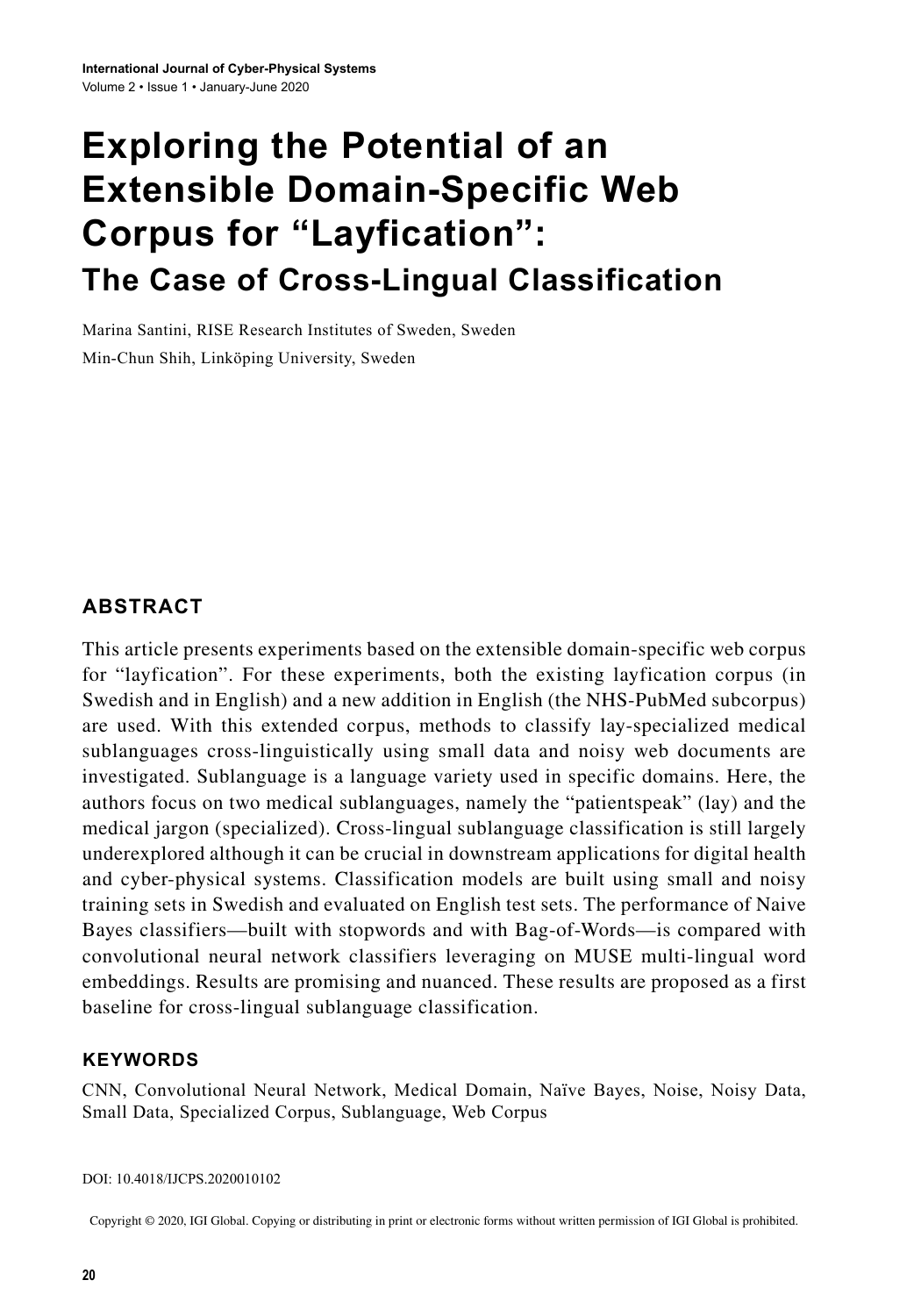### **INTRODUCTION**

Cyber-Physical Systems (CPSs) belong to an emergent paradigm that combines most advanced technological approaches and computational tools to solve complex tasks. CPSs are domain-independent and have penetrated diversified disciplines, such as healthcare and self-driving vehicles.

In the era of data-driven science, corpus-based Language Technology is an essential component of many CPSs, where linguistic knowledge is indispensable to prevent failures or fatal errors due to misunderstandings or poor understanding during human communication, especially when it comes to the interaction between doctors and patients. Arguably, Language Technology can help because it empowers patients and other non-professional actors to understand medical information. Since modern Language Technology and Artificial Intelligence are data-driven, the need of representative text corpora is paramount. Curated, big and "clean" corpora are expensive and beyond the budget of practical domain-specific medical applications. Rather, real-world data is often small and noisy but nonetheless potentially useful. To address this issue, a textual resource was created in the form of an extensible web corpus for "layfication" (Santini et al. 2019) whose main purpose is to explore and test methods based on small and noisy data. The aim is to use the extensible web corpus for layfication as a sandbox to explore the benefits and the limitations of computational methods that could enhence digital health and Cyber-Physical Systems.

In Santini et al. (2019), a corpus for layfication was been presented and made available to the community for re-use, enhancement and expansion. The corpus was conceived as a flexible and extensible textual resource, where additional documents and additional languages can be appended over time. The corpus was started with web pages collected from the internet and includes documents describing a number of diseases in lay and specialized sublanguages. Although progressively expanded, the corpus is still small, because information about some diseases is not extensive. This paucity of textual data in some areas is a real-world condition. The main purpose of the corpus is to be used for building and training language technology applications for the "layfication" of the specialized medical jargon, where "layfication" refers to the automatic identification of more intuitive linguistic expressions that can help laypeople (e.g., patients, family caregivers, and home care aides) understand medical terms, which often appear opaque. In the medical field, layfication is also denoted by the expression "patientspeak", to indicate that the layfication is needed by many patients in their interaction with healthcare professionals.

Why is layfication needed? The medical domain hinges upon medical terminology elaborated and used by healthcare professionals. Despite it is widely acknowledged that understanding what the doctors say has an important influence on the success of treatments, in many cases medical terminology hinders the comprehension of various groups of people (such as non-native speakers, people with low education, etc.), and has negative effects on health consumers (e.g. patients and caregivers). As a matter of fact, in the medical domain, two broad user groups interact. The first group (the expert)